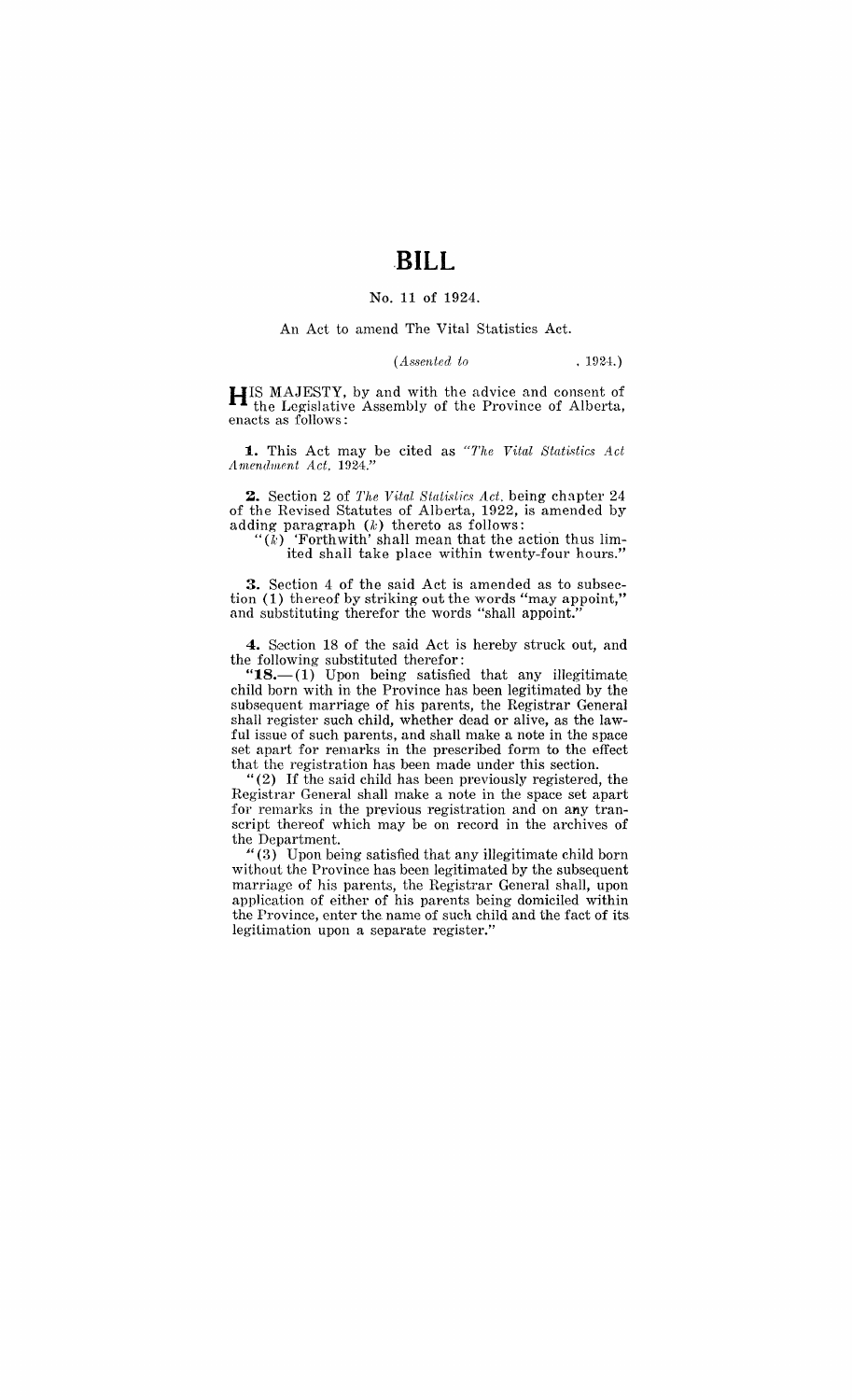**5.** Section 23 of the said Act is amended-

- *(a)* as to subsection (1) thereof by inserting at the beginning the words "The nearest relative present at the death or last illness, or any relative who may be available, or";
- *(b)* by adding as subsection (2) thereof the follow- $\frac{1}{\log 2}$ :

"(2) The undertaker or person acting as undertaker shall be charged with the duty of transmitting to the district registrar the completed Registration of Death form."

**6.** Section 25 of the said Act is amended by adding as subsection (4) thereof the following:

"(4) In any case of death where the cause is ill defined, obscure or unknown the Registrar General may, at his discretion, order that a post mortem examination be made of the body of the deceased."

**7.** Section *27a* is added to the said Act as follows:

" $27a$ . No transportation company shall accept for transportation the body of any deceased person for burial either within or without the Province unless a burial permit, as provided for under form D, has been obtained from the district registrar."

**8.** Section *30a* is added to the said Act as follows:

" $30a$ .  $-(1)$  Every clerk of the Supreme Court of Alberta shall report to the Registrar General at the end of each month all decrees absolute for divorce and all declarations of nullity of marriage granted or made during such month. "(2) If no such decrees or declarations have been granted

or made, the clerk shall report to that effect.

"(3) All reports shall be made upon forms to be supplied by the Department, and with such particularity as is therein demanded."

**9.** Section 34 of the said Act is amended by adding subsection (2) thereto as follows:

"(2) The Registrar General shall not, save as is herein otherwise expressly directed, register a birth, marriage or death which has taken place outside of the Province of Alberta."

10. Section 38 of the said Act is amended-

(a) as to subsection (1) thereof by adding after the words "covered by the search" where they occur therein, the words "or such periods and such sums as may be required by the Lieutenant Governor in Council" ;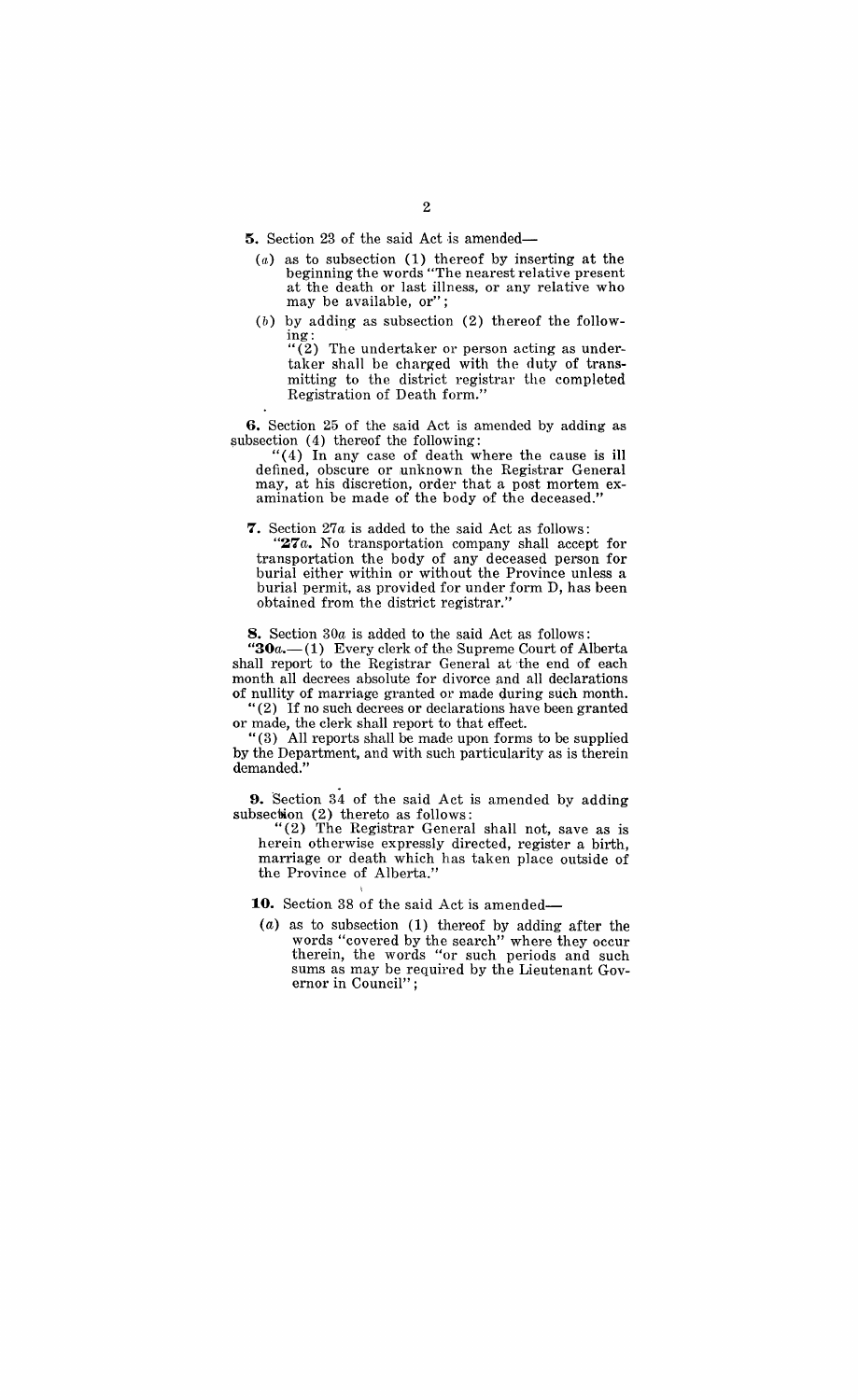(b) by adding as subsection (5) thereof the following:

" (5) Registrars, medical men, clergymen, undertakers or any other persons shall not issue certified copies on official forms of any birth, marriage or death except by order of the Registrar General."

**11.** Section 51 is added to the said Act as follows: **"51.** All actions taken under this Act must be commenced within a period of two years from the time of the breach of the provision of the Act violated."

**12.** This Act shall come into effect on the day upon which it is assented to.